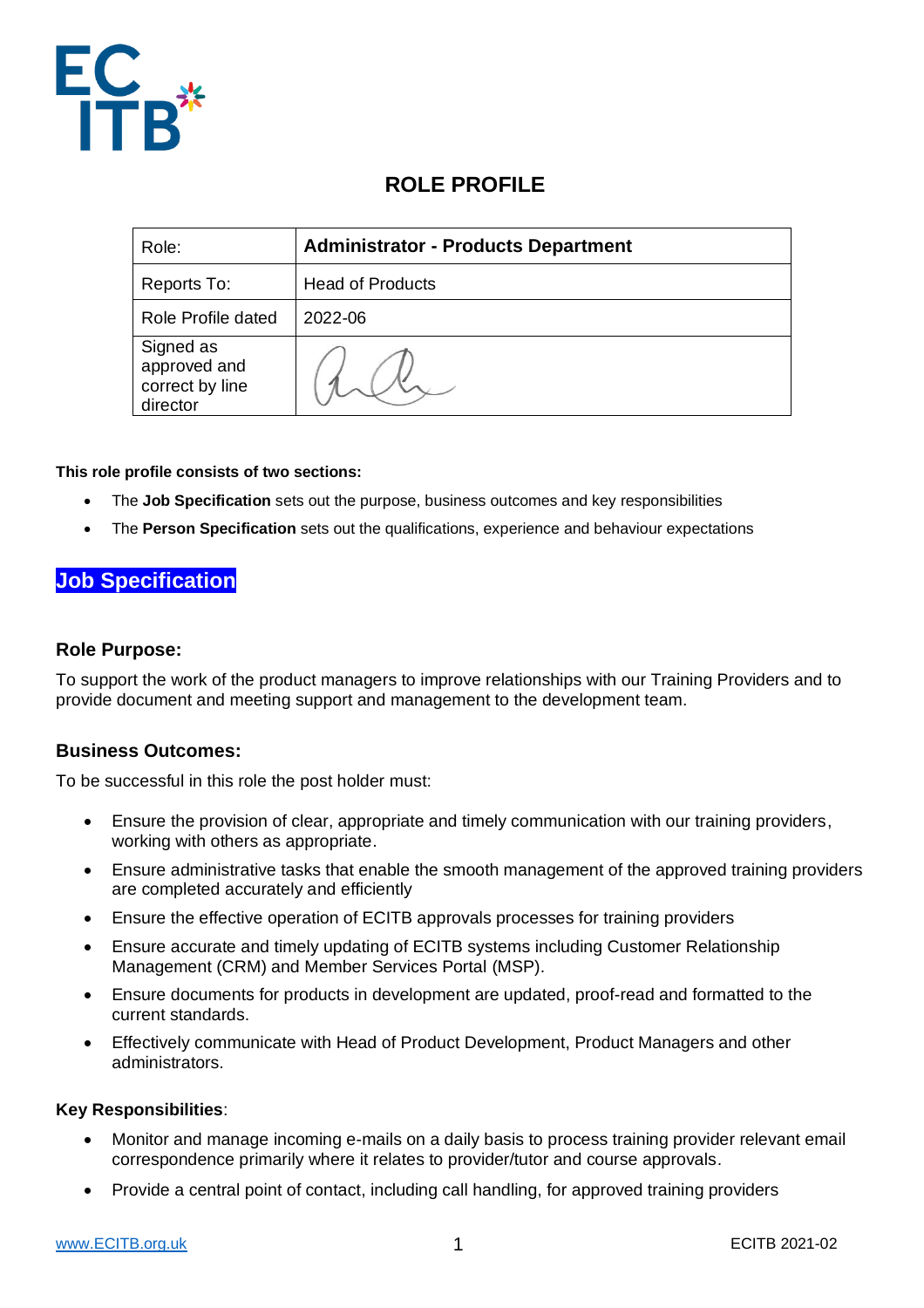- Set up virtual and face to face meetings for internal and external delegates, including arranging venues, managing delegate invitations and where necessary taking minutes.
- Support the ECITB approvals processes for providers, trainers and courses including maintaining records, communicating with providers, circulating papers and arranging approval meetings.
- Carry out document creation, editing and formatting, mainly in MS Office software. Maintain version control and copyright protection of documents.
- Upload product information into a range of systems
- Provide regular reports on product usage from the MSP
- Provide support to a small central ECITB administration team as required. This may include processing physical mail at the Hemel Hempstead office, answering incoming calls and supporting administrator colleagues where necessary.
- Other duties as may reasonably be assigned from time to time

### **Role dimensions**

- The role is office based and operates a hybrid model of working with 3 days p/week in the office and 2 days p/week at home.
- Reasonable flexibility of working arrangements is required. Travel throughout the UK to support meetings may be required which could, on occasion, necessitate extended hours and nights away from home.
- No budgetary or managerial responsibility.

## **Person Specification**

#### **Experience & qualifications**

- 1. Demonstrable experience in an administration position, ideally gained in an engineering/ construction or educational setting.
- 2. First-hand experience of customer relations and communication
- 3. Good analytical and problem-solving skills
- 4. Good time management skills to work to deadlines and deliver results
- 5. Communicate effectively, both verbally and in writing. Develop relationships with stakeholders within and outside ECITB
- 6. Good IT skills encompassing Internet and MS Office applications: Excel (including formulae and pivot tables), PowerPoint (including graphics and animations) and Word.
- 7. An ability to think creatively and move ideas forward constructively

#### **Core competences**

*These competences apply to everyone working for the ECITB. They represent the behaviours that promote individual and corporate success and high achievement. They should be read in the context of each individual job and take account of the job's scope and level of responsibility and complexity.*

#### **1. Business acumen**

Understands general business and financial concepts. Understands the ECITB and the ECI business and uses both general and specific knowledge to make appropriate judgements in decision making and dealing with employers and other stakeholders.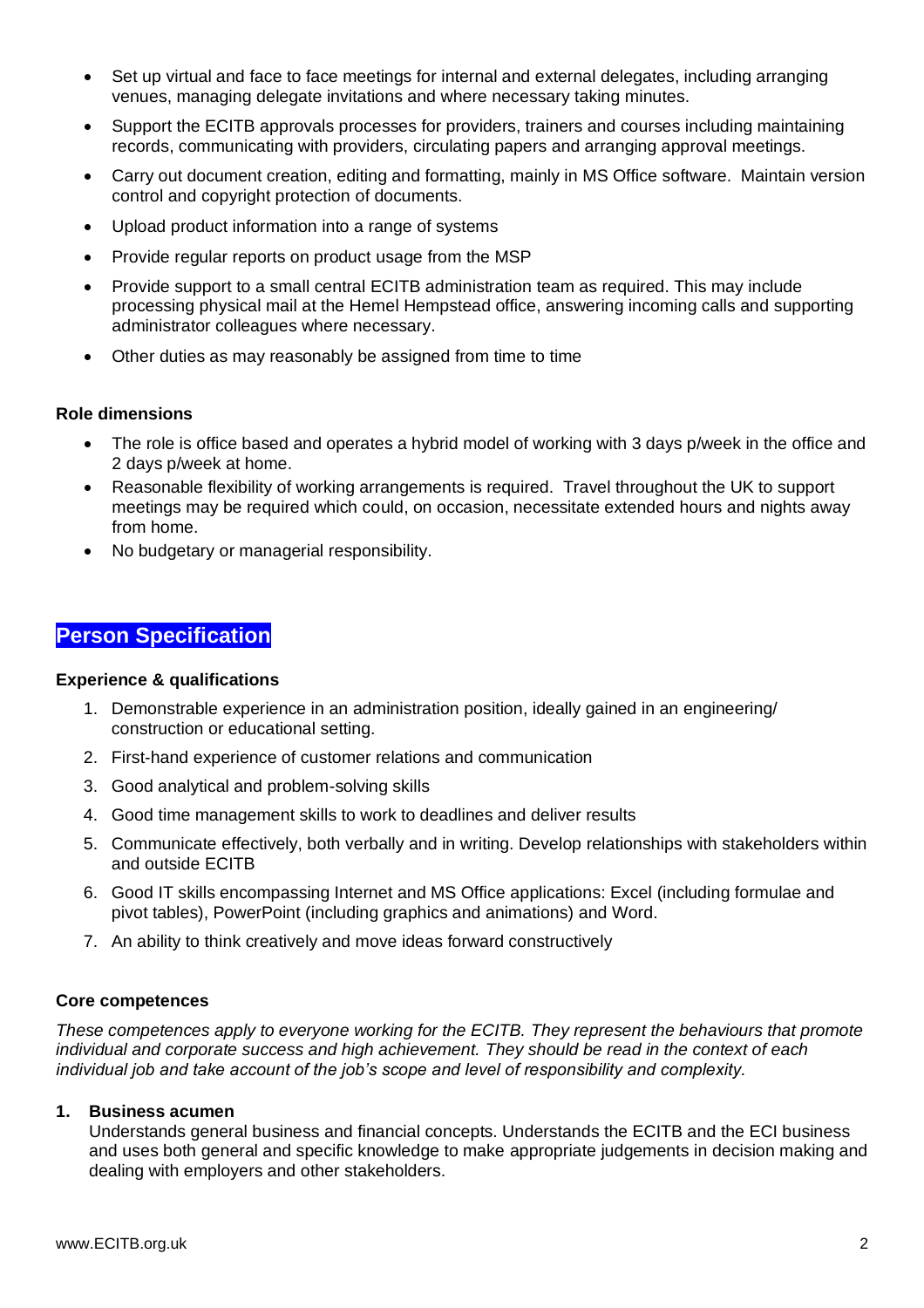### **2. Delivering quality results**

Maintains a high level of commitment to personally getting things done. Delivers results and takes personal responsibility for achieving outcomes. Works effectively with little direction and is dependable and responsible. Strives for high quality and effective outcomes. Finishes what is started and demonstrates persistence.

### **3. Customer focus**

Understands that customers are internal and external. Understands customer business needs and provides appropriate solutions. Anticipates, listens to and values customers' needs, suggestions and feedback. Ensures own work output is aligned with customer (internal or external) and stakeholder needs and anticipates future requirements.

### **4. Planning & organising**

Demonstrates effective organising and planning skills according to organisational and role needs by defining objectives and anticipating needs and priorities. Sets and achieves realistic goals and effectively anticipates deadlines and delivers required results. Where required, liaises with colleagues to use available resources effectively to simultaneously handle several projects. Demonstrates good time management and prioritising skills to handle multiple tasks and deadlines and develops contingency plans in anticipation of possible obstacles. Constructs realistic time frames for completion and monitors progress. Is able to effectively manage own time and where required, the time of others.

### **5. Teamwork and collaboration**

Works effectively and collaborates with others toward a common goal. Able to build and maintain cooperative work relationships with others, and values others' input. Completes own tasks for group projects in a timely and responsible manner and directly contributes to reaching the group goal. Assists others to support the group goals.

### **6. Tenacious and resilient**

Will not give up easily during difficult engagements. Is able to sustain actions to deliver against goals often when potential, or existing customers are avoiding contact or misleading the agenda. Will see a task through to its conclusion within the given timescale. Maintains a positive and professional manner in the face of work-related problems and frustrations.

### **7. Problem solving**

Demonstrates sound ability to analyse and solve problems within scope of role, through careful rational evaluation of information, and consideration of possible alternatives and consequences. Capable of generating or contributing to effective solutions to problems. Avoids making snap decisions with little or no sound rationale. Able to apply analytical and creative skills depending on the nature of the problem, and persistence to work at the problem until it is resolved.

#### **8. Leadership, taking responsibility**

This is both leading others and self-leadership. Regardless of the personal level of seniority, is an active member of the team, taking responsibility, communicating and respecting others' opinions, recognizing opportunities to help out and offering to take initiative to get things done. Setting a good standard for others to follow. Understanding the organisation's culture and people so that taking initiative is effective i.e. without stepping on toes. Where leading others, setting clear vision and purpose, establishing realistic and measurable results expectations, building rapport and sense of team, holding self and others accountable, motivating others, and removing barriers.

#### **9. Communication skills**

Communicates effectively, both verbally and in writing, to a wide range of different audiences in formal and informal settings so that the audience understands the message and a degree of influencing is achieved (as appropriate to the requirements of the role). Messages are clear and unambiguous, use of English is accurate, a professional business tone is adopted.

#### **10. Professional behaviour**

Conducts self in a responsible manner and treats others with respect. Responds to work-related problems, pressures, and obstacles in a rational and positive manner. Upholds ECITB's values, shows respect for diversity, and demonstrates a high level of integrity so that the ECITB 'brand' and reputation